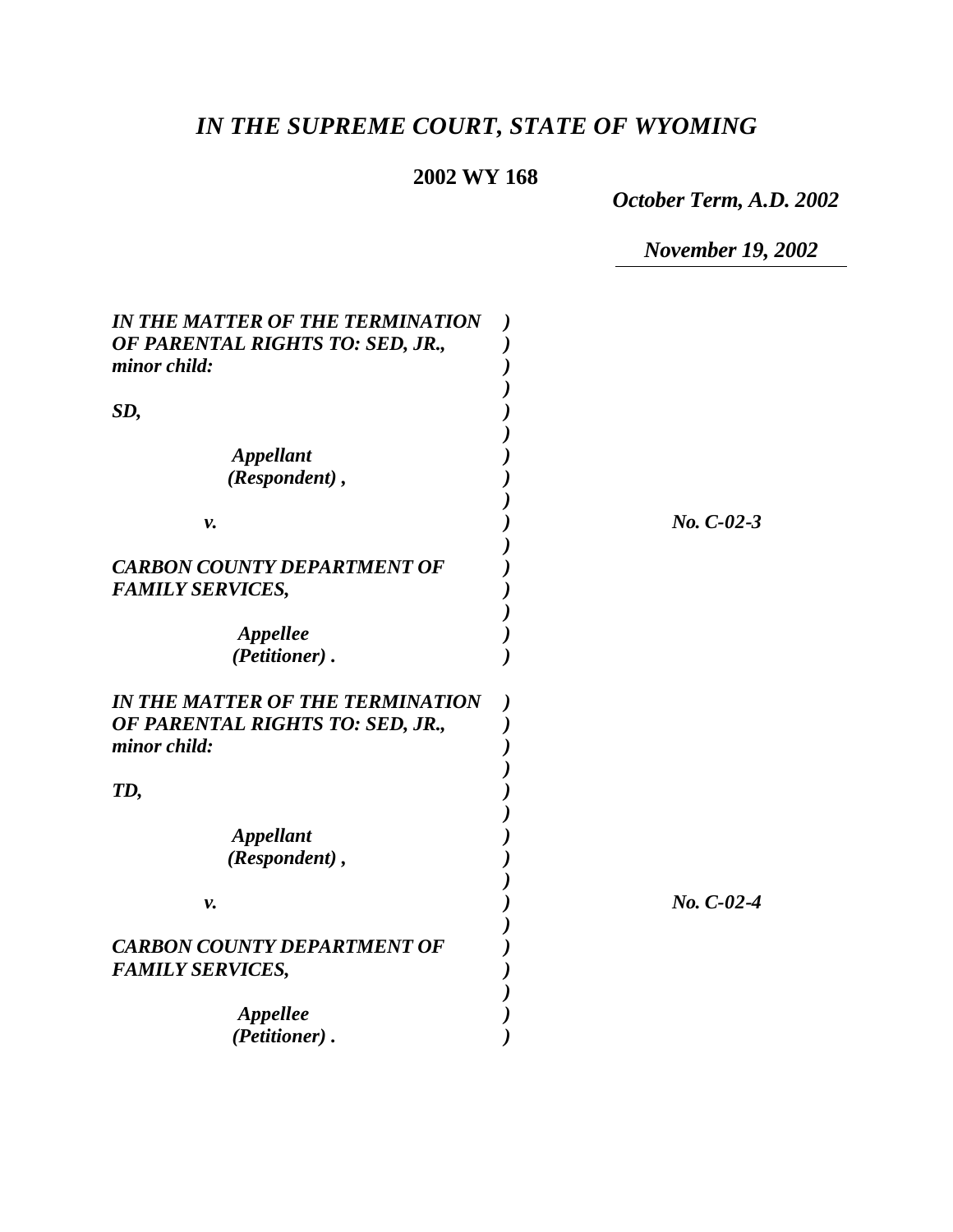#### *Appeal from the District Court of Carbon County* **The Honorable Kenneth E. Stebner, Judge**

#### *Representing Appellants:*

David C. Clark, Rawlins, WY; and P.M. "Mike" Roberts of Erickson and Roberts, Rawlins, WY. Argument by Mr. Clark.

#### *Representing Appellee:*

Hoke MacMillan, Attorney General; Michael L. Hubbard, Deputy Attorney General; and Dan S. Wilde, Senior Assistant Attorney General. Argument by Mr. Wilde.

Before **HILL, C.J.,** and **GOLDEN, LEHMAN,** and **VOIGT, JJ.**, and **SANDERSON, D.J.**

**NOTICE:** *This opinion is subject to formal revision before publication in Pacific Reporter Third. Readers are requested to notify the Clerk of the Supreme Court, Supreme Court Building, Cheyenne, Wyoming 82002 of any typographical or other formal errors in order that corrections may be made before final publication in the permanent volume.*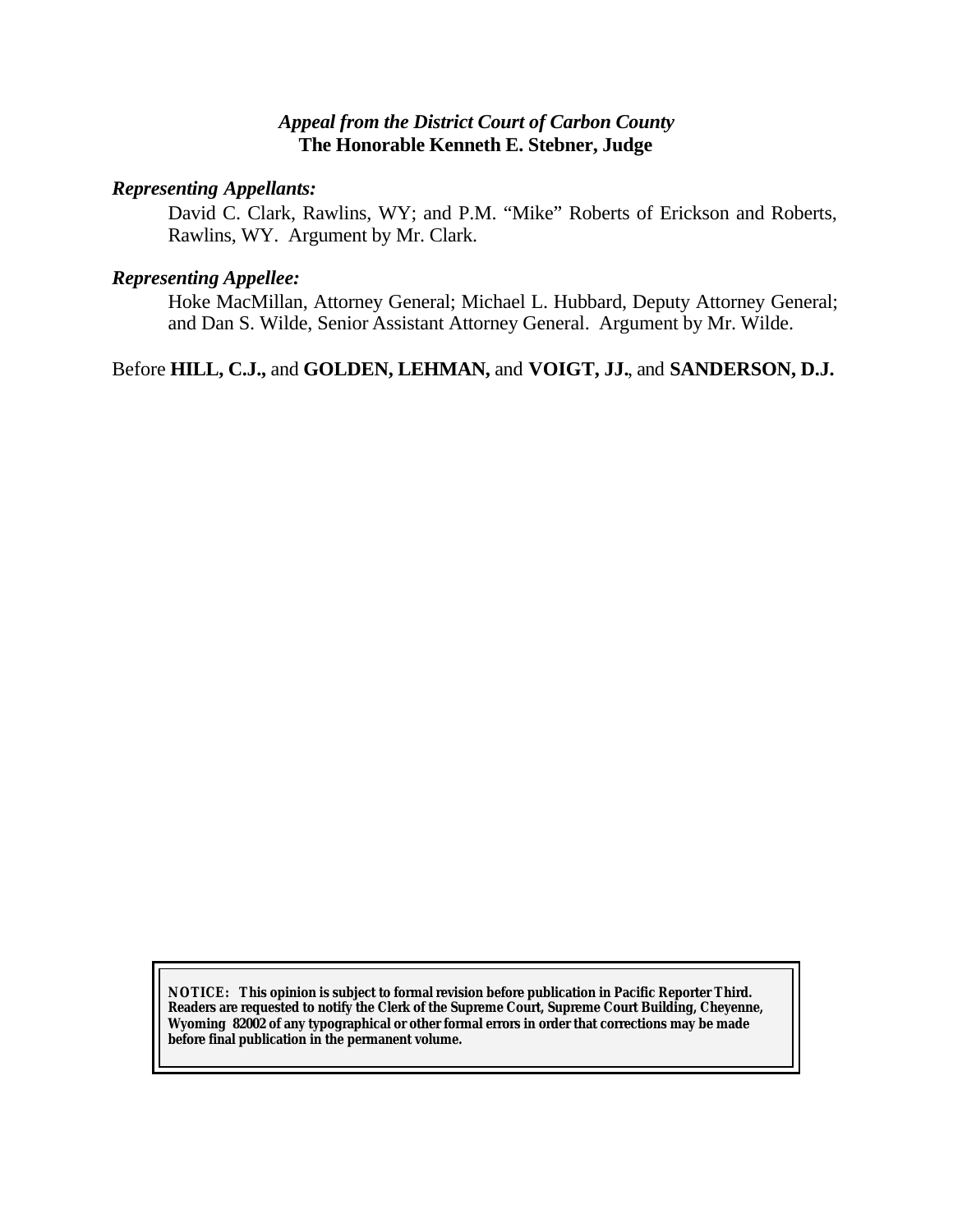#### **LEHMAN, Justice.**

l

[¶1] The parents of SED, Jr., a minor child (Minor Child), appeal the district court order terminating their parental rights. In this consolidated appeal, both parents claim that the court erred when it found clear and convincing evidence upon which to terminate their parental rights. We find clear and convincing evidence to support the district court's order and accordingly affirm.

#### *ISSUE*

[¶2] Appellants assert eight issues on appeal. All eight issues challenge the facts as found by the district court. We therefore view the issue as:

> Was the district court's finding that parental rights to Minor Child should be terminated established by clear and convincing evidence?

#### *FACTS*

[¶3] Minor Child was born on March 16, 1996. Prior to his birth, the Carbon County Public Health Nursing Agency (Public Health) and the Department of Family Services (DFS) began various programs with his parents due to concern over the parents' ability to care for a child. These programs included nutritional support, health care, budgeting instruction, and housekeeping instruction. The services continued after Minor Child's birth in an effort to provide a safe and healthy environment for the child. However, Minor Child was removed from his parent's home in March of 1997, immediately before his first birthday. Minor Child has remained in foster care since that time.

[¶4] A petition to terminate parental rights was filed on February 8, 2001. In October of 2001, a three-day trial was held on the petition. At the time of trial, Minor Child was five years of age. On November 16, 2001, the district court granted the petition and ordered the parental rights to Minor Child terminated. $1$ 

#### *STANDARD OF REVIEW*

[¶5] When setting forth our standard of review for the granting of a petition to terminate parental rights we have said:

 $1$  Because the issues raised by the parents are essentially challenges to the factual findings of the trial court, further facts will be included in the body of this opinion.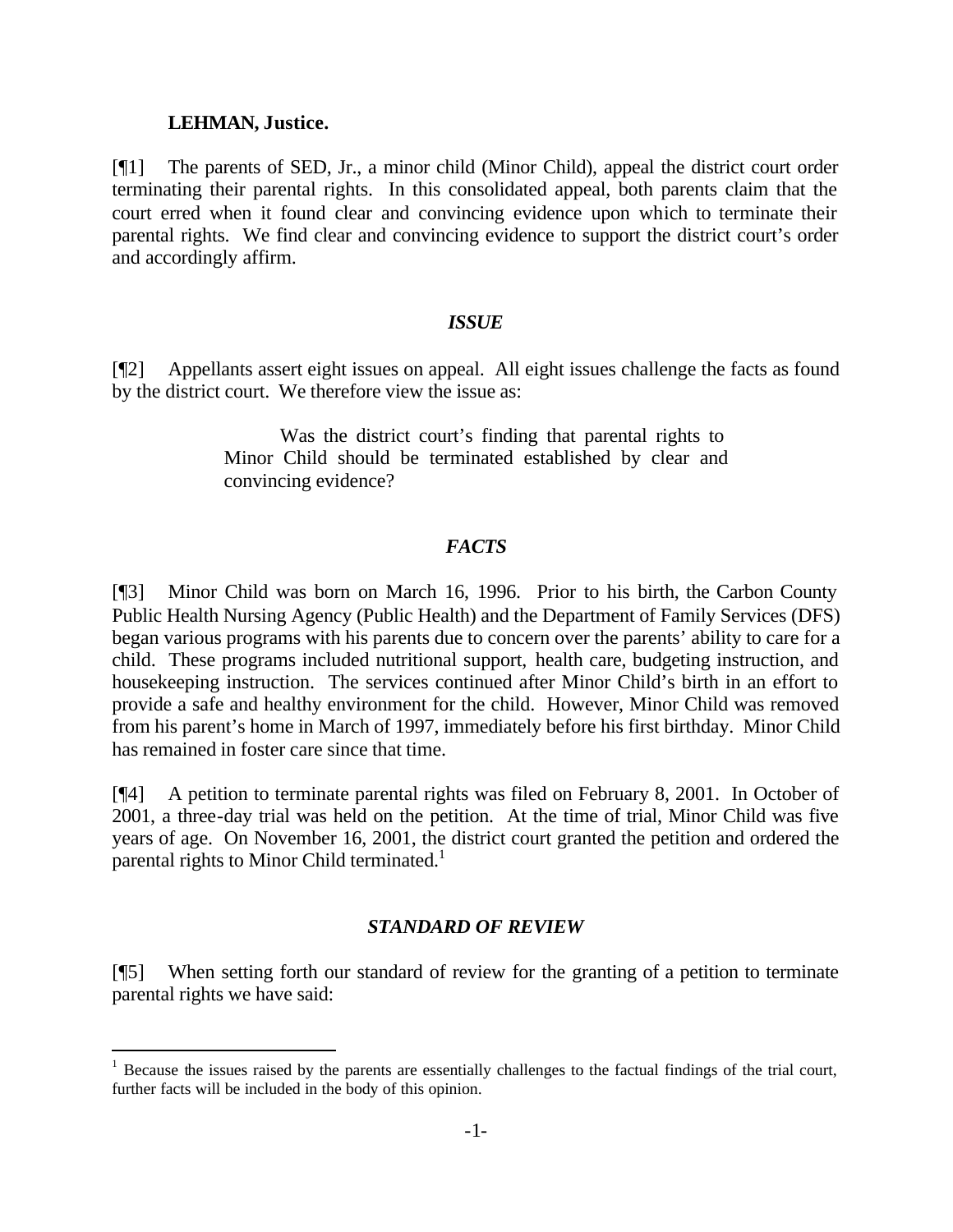Due to the tension between the fundamental liberty of familial association and the compelling state interest in protecting the welfare of children, application of statutes for termination of parental rights is a matter for strict scrutiny. *TR v. Washakie County Dep't of Pub. Assistance & Soc. Servs*., 736 P.2d 712, 715 (Wyo. 1987). As part of this strict scrutiny standard, a case for termination of parental rights must be established by clear and convincing evidence. Wyo. Stat. Ann. § 14-2-309(a) (Michie 1997); *In Interest of JG*, 742 P.2d 770, 773 (Wyo. 1987); *D.S. v. Dep't of Pub. Assistance & Soc. Servs*., 607 P.2d 911, 919 (Wyo. 1980). Clear and convincing evidence is that kind of proof that would persuade a trier of fact that the truth of the contention is highly probable. *Matter of GP*, 679 P.2d 976, 982 (Wyo. 1984). Rigorous though this standard may be, we apply our traditional principles of evidentiary review when a party challenges the sufficiency of the evidence supporting termination. *Matter of SYM*, 924 P.2d 985, 987 (Wyo. 1996). Thus, we examine the evidence in the light most favorable to the party prevailing below, assuming all favorable evidence to be true while discounting conflicting evidence presented by the unsuccessful party. *Id*; *D.S. v. Dep't of Pub. Assistance & Soc. Servs*., 607 P.2d at 919-20; *In interest of JG*, 742 P.2d at 773.

*In Re ZKP,* 979 P.2d 953, 956 (Wyo. 1999). See also *In Re IH*, 2001 WY 100, 33 P.3d 172 (Wyo. 2001); *Matter of TLC*, 2002 WY 76, 46 P.3d 863 (Wyo. 2002).

#### *DISCUSSION*

[¶6] The State's petition for termination of parental rights requested termination be ordered based on three separate grounds. The allegations in support of these grounds rested upon Wyo. Stat. Ann. §§ 14-2-309(a)(i), 14-2-309(a)(iii), and 14-2-309(a)(v) (LexisNexis 2001). Although parental rights may be terminated on a finding of just one of the abovestated subsections, the district court found clear and convincing evidence to support termination on all three grounds. We agree and will discuss each subsection in turn.

#### **Wyo. Stat. Ann. § 14-2-309(a)(i)**

[ $\degree$ [7] We begin with Wyo. Stat. Ann. § 14-2-309(a)(i) which allows the parent-child legal relationship to be terminated if "[t]he child has been left in the care of another person without provision for the child's support and without communication from the absent parent for a period of at least one (1) year." In this case, the issue is not whether the parents contributed to the support of Minor Child as the record indicates that they did not; rather the issue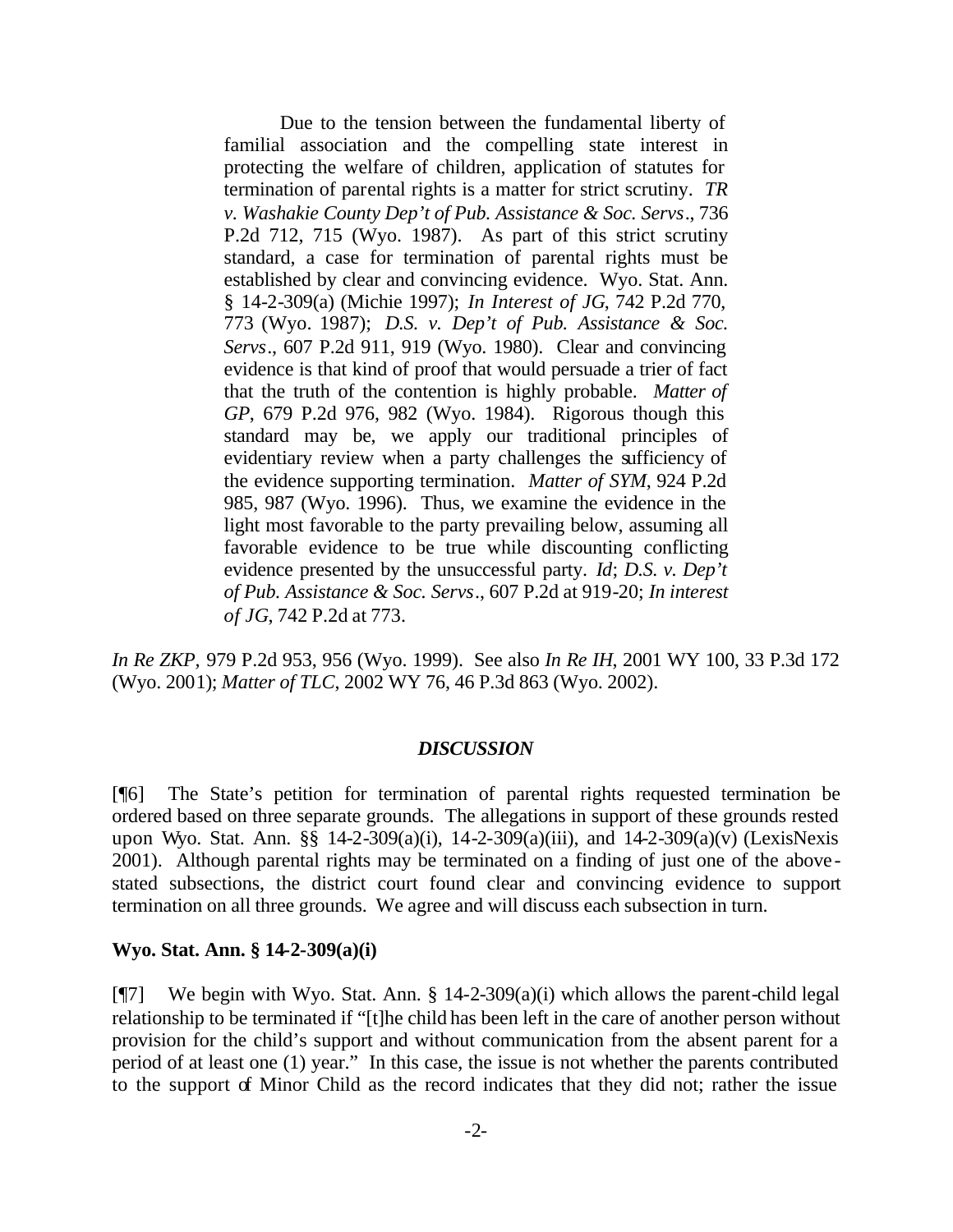focuses on lack of communication. The parents claim the failure to maintain contact with the minor child was not a result of their actions, but instead they were denied and discouraged from visitation. The facts appear contrary to their assertions.

[¶8] The first foster home for the child was located in Rawlins, Wyoming, the same town in which the parents lived. According to the notice of visitation plan, visitation was to occur twice weekly, once with the foster mother and once at Project Reach. $^2$  The foster mother's testimony showed the parents cancelled most of the visitations scheduled with her. Ms. Thompson, from Project Reach, testified the parents attended the Project Reach class with Minor Child only one or two times. The DFS social worker in charge of the case testified that in the first year in which visitation was to occur twice weekly, the parents visited Minor Child between eight and ten times.

[¶9] Approximately one year and two months after Minor Child was removed from the parents' home, the parents moved from Rawlins to Cheyenne, Wyoming. DFS advised the parents such a move would make visitation considerably more difficult. The parents moved anyway. DFS tried to arrange transportation for the parents to come to Rawlins and visit, but the family chose not to take advantage of those visitations. Furthermore, not only was there no physical visitation, but there was no communication through telephone calls, cards, or letters either. From the record, it appears the last visitation with Minor Child was just before the parents left for Cheyenne over three years prior to the termination hearing.

[¶10] In June of 2000, Minor Child was placed in a second foster home. This foster home was located in Cheyenne, with the intent to arrange and facilitate visitation with the parents. However, visitation still did not occur. Testimony indicated the parents requested visitation immediately after Minor Child's move to Cheyenne. DFS asked for additional time to get Minor Child adjusted to his new home before visitation began. At that time, Minor Child suffered from severe separation anxiety. When visitation did not occur immediately as requested, the parents quit asking. After that, no arrangement could be made for visitation because of the unstable living environment of the parents. The parents also point to an incident in December of 1998, when the parents requested that the child be brought to Cheyenne for Christmas. The foster mother could not take Minor Child to Cheyenne at that time so visitation did not occur. These instances do not amount to the denial of visitation. With the few exceptions provided above, lack of visitation was a direct result of the parents' own actions. Therefore, on these facts, we find the requirements of  $\S$  14-2-309(a)(i) are shown by clear and convincing evidence.

l

 $2$  Project Reach is a program that screens and evaluates motor skills, language skills, and speech. The program also helps parents learn how to interact, stimulate, and provide therapy to developmentally challenged toddlers.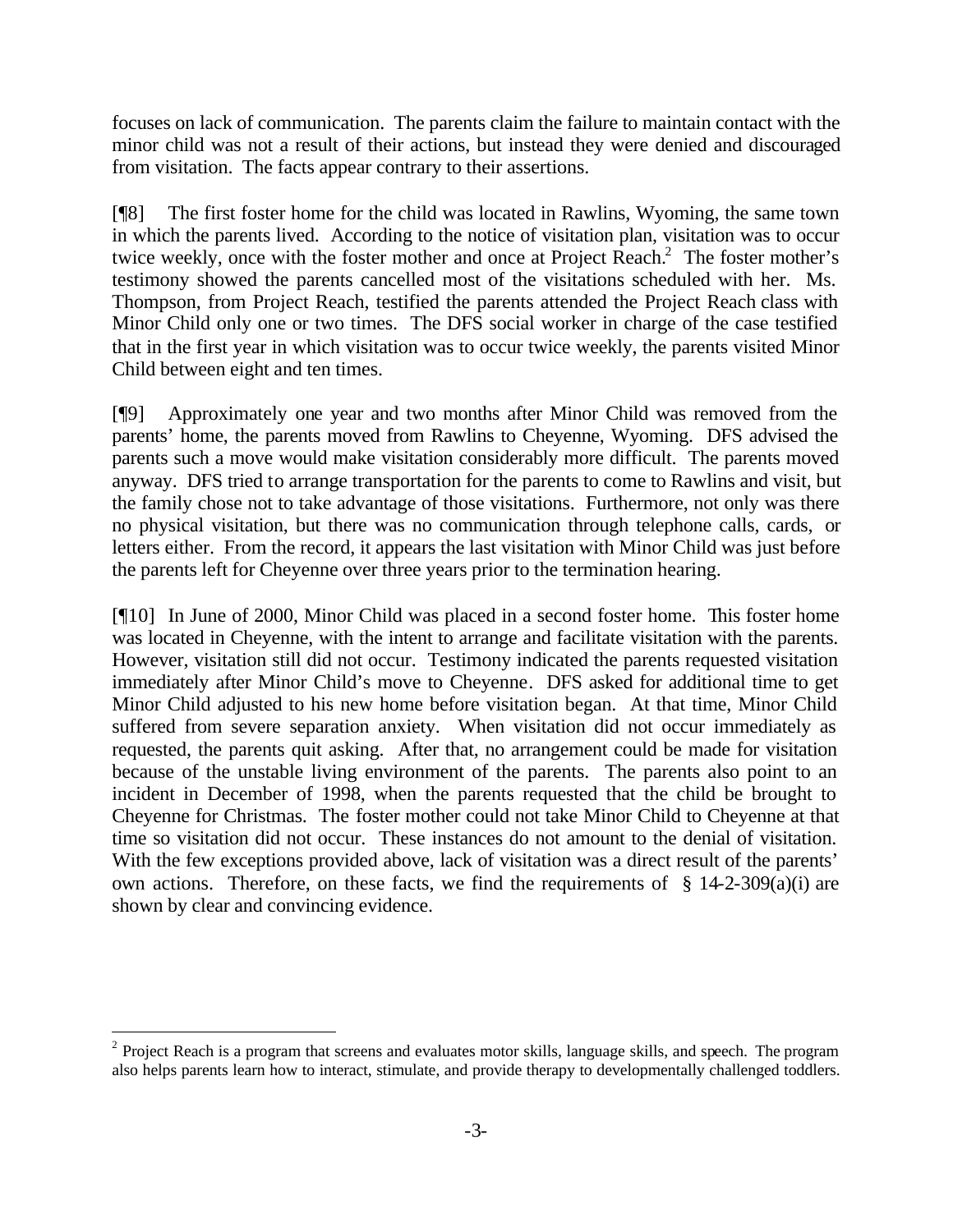#### **Wyo. Stat. Ann § 14-2-309(a)(iii)**

[¶11] The second ground for termination found by the district court is  $§$  14-2-309(a)(iii).<sup>3</sup> Termination of parental rights pursuant to this section requires the petitioner to establish by clear and convincing evidence three elements: 1) abuse or neglect by the parents; 2) unsuccessful reasonable efforts to rehabilitate the family; and 3) the child's health and safety are seriously jeopardized by remaining with or returning to the parents. *In Re ZKP*, 979 P.2d at 957 (citing *Matter of SYM*, 924 P.2d 985, 987 (Wyo. 1996)). We consider the elements in turn.

[¶12] The petition does not contain allegations of abuse so we focus our discussion on neglect. "Neglect" means "a failure or refusal by those responsible for the child's welfare to provide adequate care, maintenance, supervision, education or medical, surgical or any other care necessary for the child's well being." Wyo. Stat. Ann. § 14-3-202(a)(vii) (LexisNexis 2001).

[¶13] While under the care of his parents, Minor Child was significantly developmentally delayed. His gross motor skills were in the first percentile, and his fine motor skills were in the second percentile. These developmental delays were attributed to the parents' failure to provide a nurturing or stimulating environment. Testimony revealed that social workers never saw the parents or extended family interact with the child, the house was so cluttered and filthy that the child could not roll over if placed on the floor, and the child was constantly observed in his stroller. At the age of one, the child could not hold up his own head, could not crawl, could not talk, and did not know how to use his fingers. Furthermore, after a period of placement in foster care, Minor Child improved dramatically. His gross motor skills improved to the seventieth percentile and his fine motor skills increased to the fifty-second percentile. Hence, it is reasonable to conclude that the developmental deficiencies displayed by Minor Child were the result of neglect by his parents.

[¶14] Testimony showed that the parents did not provide Minor Child with proper nourishment. The parents gave Minor Child half-strength formula despite being told repeatedly that infants need whole strength formula to provide the nourishment critical for brain development and despite being shown numerous times how to properly mix the formula. The parents continually gave Minor Child Kool-Aid at two months of age after being advised that Kool-Aid was not appropriate for a child that age. Against the advice of

l

 $3$  Wyo. Stat. Ann. § 14-2-309 (a)(iii) reads:

The child has been abused or neglected by the parent and reasonable efforts by an authorized agency or mental health professional have been unsuccessful in rehabilitating the family or the family has refused rehabilitative treatment, and it is shown that the child's health and safety would be seriously jeopardized by remaining with or returning to the parent[.]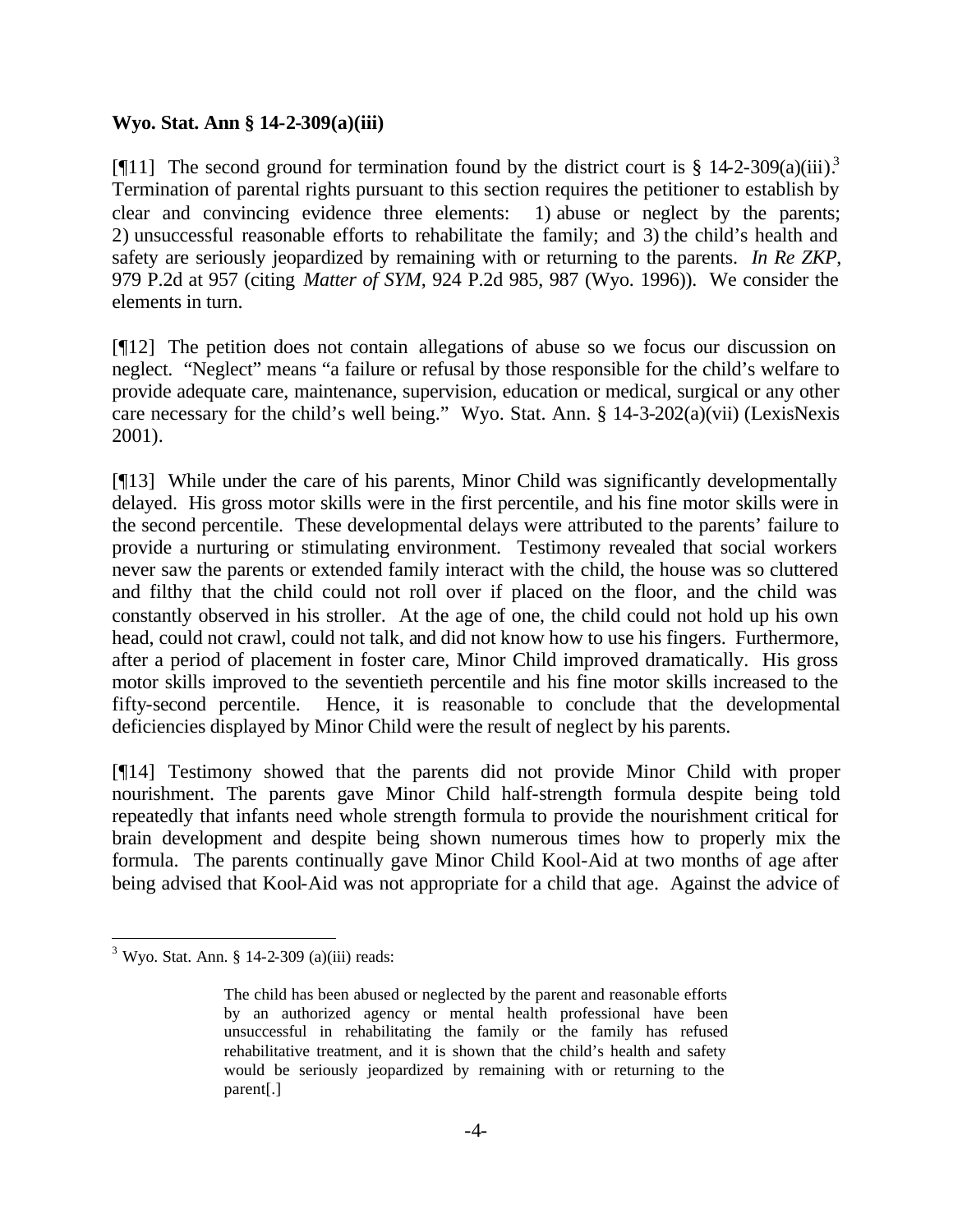doctors and numerous service providers, the parents also fed the child solid foods at six months of age resulting in hospitalization and digestive problems.

[¶15] Furthermore, Minor Child was diagnosed with ear infections for which antibiotics were prescribed. The parents failed to fill the prescription, and Minor Child went untreated for three days after diagnosis. Minor Child was diagnosed with asthma. The parents were repeatedly cautioned not to smoke around Minor Child because the smoke would aggravate his condition. However, the parents continued to smoke around Minor Child. These instances are adequate to show a failure to provide adequate care necessary for Minor Child's well being, thus neglect.

[¶16] We now turn to the second element, unsuccessful reasonable attempts to rehabilitate the family. When family reunification is the case plan goal, DFS has the responsibility reasonably to provide the services necessary to accomplish the specific goals and tasks called for before reunification can occur. *MB v. Laramie County Dep't of Family Servs. in Interest of LB*, 933 P.2d 1126, 1129-30 (Wyo. 1997). The record is filled with instances of DFS meeting this responsibility. A summary indicates a community-wide response by nearly every available resource made up of individuals committed to family reunification. Services began months before the birth of Minor Child and continued to be provided. The organizations providing services to this family include soup kitchen, faith-based services, DFS, Public Health, Carbon County Extension Office, Project Reach, Carbon County Counseling, Southeast Mental Health, Needs, Inc., and the Department of Vocational Rehabilitation.

[¶17] Public Health was first assigned to work with the parents when the mother was seven weeks pregnant with Minor Child. While providing pre-natal care, the nurses became concerned that the parents' home was an unsafe environment for a newborn as the home had no heat or hot water, there was garbage everywhere, and the parents were out of food in the middle of the month. This concern led the nurses to make a referral to DFS. DFS took immediate action even cleaning the parents' house before the Minor Child was brought home from the hospital.

[¶18] After Minor Child was born, DFS provided daily visits trying to teach the parents nutrition, scheduling, budgeting, and housekeeping. Public Health continued to conduct weekly home visits focusing on the child's health. The nurses concentrated on teaching the mother how to care for a newborn child. They focused on nutrition for the baby, teaching the mother how to mix formula for the child. Even though the mother would say that she understood how to mix the formula, and would show the nurse how to do it, on follow-up visits, she would be mixing the formula at half strength again.

[¶19] The parents claim the instructions and the case plan goals were too complicated, and they were unable to understand them. Yet, the evidence presented at trial describes how the agencies all utilized simplistic incremental steps in teaching the parents. For instance, Lori Olson, a DFS home service aid, was in the home almost every day for three months going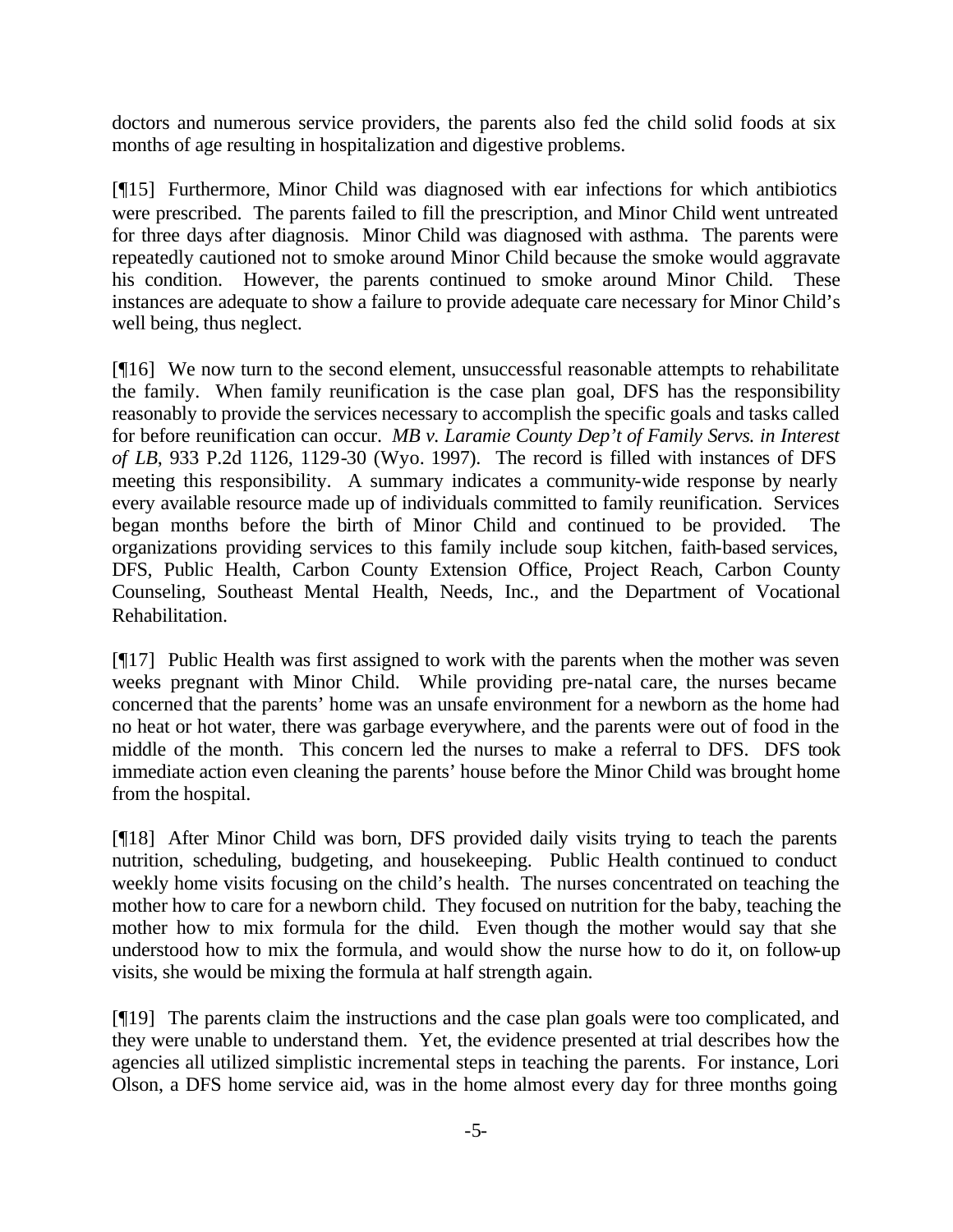over and over cooking and nutrition. Testimony at trial detailed the extensive attempts made to equip these parents with the skills they needed to effectively raise their child. Nevertheless, the parents seemed to resist the rehabilitative efforts. Depending on the service, they missed thirty to fifty percent of their pre-set appointments. While Minor Child was in the home, the parents made no significant progress and failed to follow through with most of the programs.

[¶20] After Minor Child had been removed from the home, both parents submitted to psychological evaluations, which revealed the mother as possessing borderline intellectual functioning, and the father only slightly higher. Specifically, the mother was evaluated as being overwhelmed by trying to accomplish multiple goals at one time. While those facts were not presented by the State as a basis for termination, the parents rely upon them to show that there was no refusal of rehabilitative treatment, but rather an inability to understand the demands made by the State in the case plan for family reunification.

[¶21] Yet, after this evaluation, the record is full of further instances of teaching in incremental steps, one task at a time. The lengths to which the service providers went to assist the parents in achieving the case plan goals indicates the use of every feasible education approach to teach the parents in elementary steps. Attempts were made to instruct this family over five years on a weekly, and at times daily, basis. The case plan had eleven headings, but the goals related to each heading were never worked on all at once. These eleven headings included very specific elementary steps like enroll and attend parenting classes, enroll and attend counseling, find a preschool for Minor Child, and arrange transportation. Furthermore, the mother testified that some of these tasks the parents already knew how to do.

[¶22] The psychological evaluation further indicated that with the proper monitoring both parents could learn parenting skills over time if *motivated, interested, and willing to take the time to learn*. But the parents placed no importance on learning or implementing the tasks required to provide a safe environment for their son. They seemed non-cooperative and resistant to all efforts. For instance, when learning how to clean their house, they would just sit and watch the in-home aid clean. They never cleaned for themselves even though they understood how. When the in-home aid returned the next time, the house would be worse than before. The mother even stated that DFS has a stack of files on the parent's lack of effort.

[¶23] We don't know of any other approach that could have been utilized. There is a limit to what we ask of DFS in the absence of parental cooperation. We have previously recognized that at some point rehabilitative efforts become unreasonable. "[I]t would seem unreasonable and not for the best interests of the child that professional welfare workers should be furnished to care for this child in the parental home on a twenty-four-hour basis for the many years until the child herself can be self-sufficient." *Matter of C.M.*, 556 P.2d 514, 519 (Wyo. 1976). The record indicates that the parents, even after four years of training, instruction, and supervision, would not be able to care for the child without further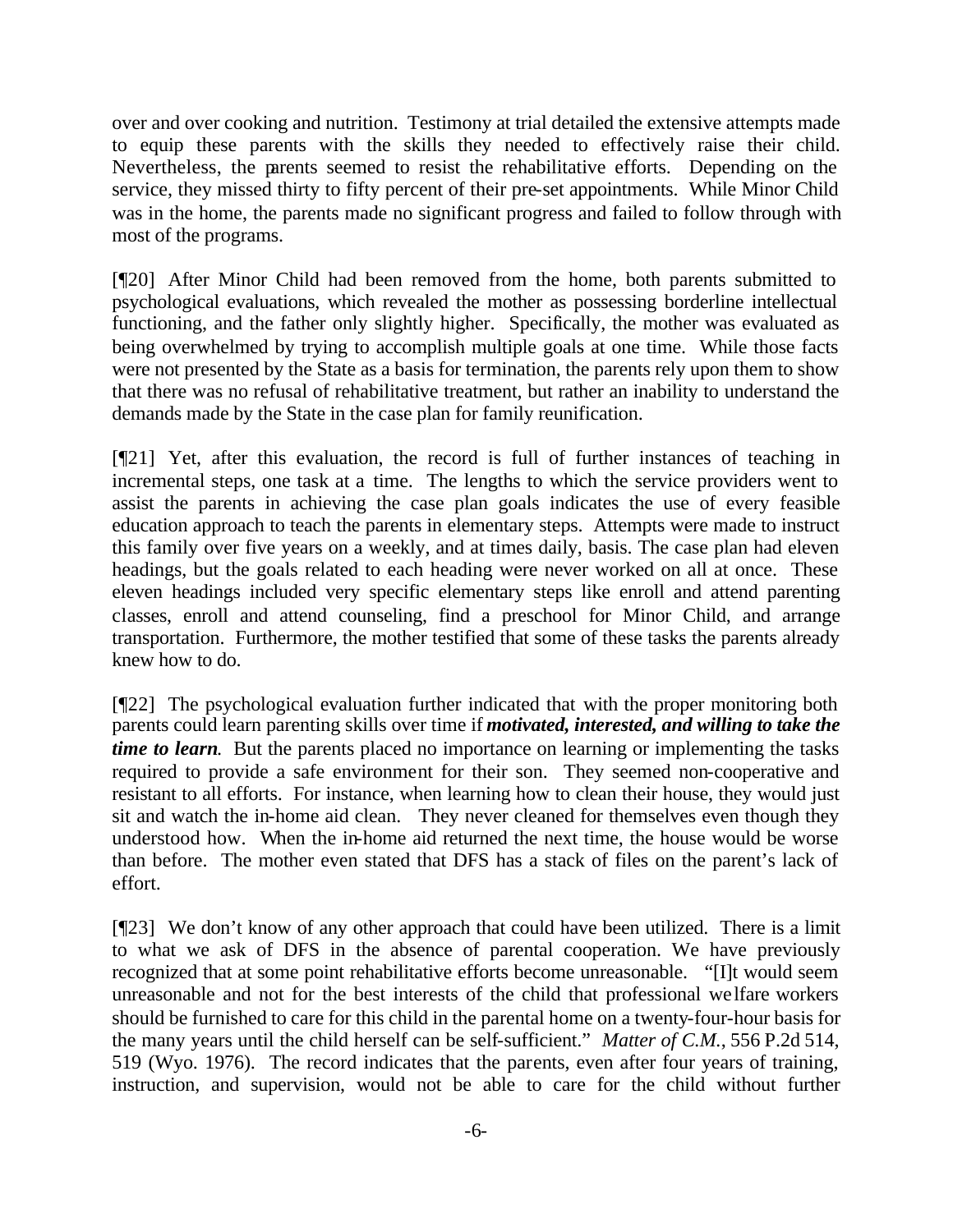instruction. We are not penalizing the parents for lack of mental capacity, we are simply considering the best interests and welfare of the child. *Id.*, at 517. The parents have failed to take advantage of the services provided to them, failed to meaningfully participate in the case plan, and failed to implement what they have learned. Thus, we find the evidence was clear and convincing that the reasonable rehabilitative efforts were unsuccessful.

[ $[924]$ ] Finally, we consider the last element of § 14-2-309(a)(iii), that the child's health and safety would be seriously jeopardized should he be returned to the parents' custody. The parents, after all this time, show no willingness to respond to the needs of their child. They are unable to consistently provide appropriate housing, food, clothing, and medical treatment. They believe the lifestyle they provided in the first year of Minor Child's life is a proper environment. This lifestyle was described at trial as "survival mode," and it remains substantially the same. The parents have no stable home or consistent environment and seem to depend on public assistance for their own basic living essentials. They require intensive external resources in the home to maintain a safe environment for the child; but, as discussed above, those have failed.

[¶25] The State provided evidence to show the parents incapable of properly caring for their child. Dr. Martha Schilling, a psychologist who evaluated the parents in the spring of 1997, testified: "I did not think that there was a very good prognosis for the couple together being able to provide a safe environment." She further stated that the parents do not have the stability to care for Minor Child and it would be detrimental to him to leave his foster home to live with total strangers. We find clear and convincing evidence to show this final element.

### **Wyo. Stat. Ann. § 14-2-309(a)(v)**

[ $[26]$ ] The last ground alleged in the petition is § 14-2-309(a)(v), "[t]he child has been in foster care under the responsibility of the state of Wyoming for fifteen (15) of the most recent twenty-two (22) months, and a showing that the parent is unfit to have custody and control of the child[.]" At the time of trial, Minor Child had been in foster care for forty-two continuous months. As we indicated above, the evidence showed that the parents were unfit to have custody or control of Minor Child. We find this ground for termination was also proved by clear and convincing evidence.

[¶27] We are not unsympathetic to the disabilities and hardships of the parents. However, this case demonstrates a situation in which the best interest of the child and the fundamental rights of the parents diverge. While we zealously guard the fundamental right of parents to care for and associate with their children, we also recognize that a child has the fundamental right to live in an environment free from filth, health hazards, and danger; he also has the right to nourishment, education, and necessary medical attention. *Matter of MLM*, 682 P.2d 982, 990 (Wyo. 1984). "When the rights of a parent and the rights of a child are on a collision course, the rights of the parent must yield." *Id*.